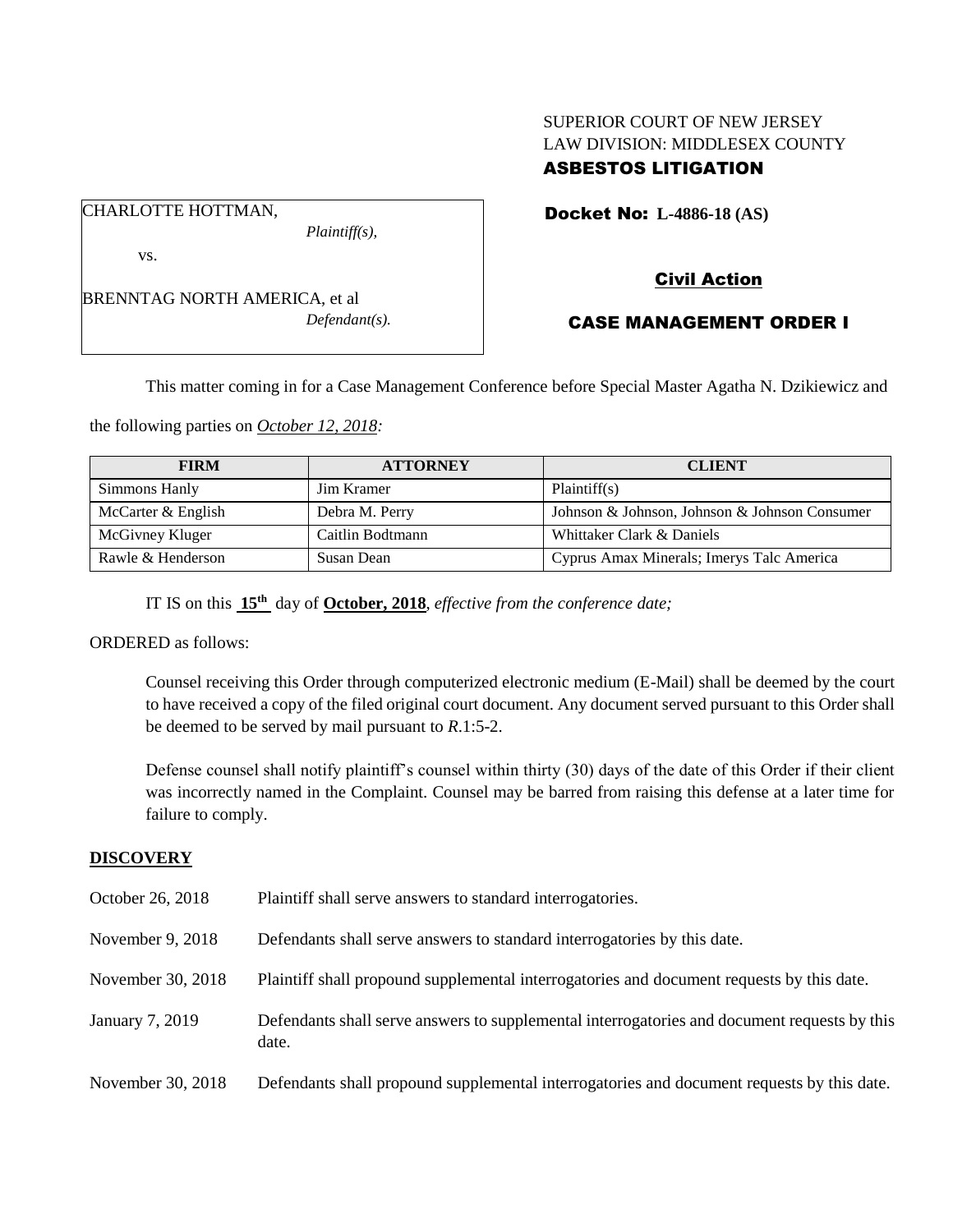| January 7, 2019   | Plaintiff shall serve answers to supplemental interrogatories and document requests by this<br>date.                                                                                                        |
|-------------------|-------------------------------------------------------------------------------------------------------------------------------------------------------------------------------------------------------------|
| February 28, 2019 | Fact discovery, including depositions, shall be completed by this date. Plaintiff's counsel shall<br>contact the Special Master within one week of this deadline if all fact discovery is not<br>completed. |
| February 28, 2019 | Depositions of corporate representatives shall be completed by this date.                                                                                                                                   |

## **EARLY SETTLEMENT**

April 26, 2019 Settlement demands shall be served on all counsel and the Special Master by this date.

### **SUMMARY JUDGMENT MOTION PRACTICE**

| April 26, 2019 | Plaintiff's counsel shall advise, in writing, of intent not to oppose motions by this date. |
|----------------|---------------------------------------------------------------------------------------------|
| May 10, 2019   | Summary judgment motions shall be filed no later than this date.                            |
| June 7, 2019   | Last return date for summary judgment motions.                                              |

### **MEDICAL DEFENSE**

- October 26, 2018 Plaintiff shall serve executed medical authorizations (along with answers to interrogatories) by this date.
- October 26, 2018 Plaintiff shall serve a diagnostic medical report and any medical records in plaintiff's possession by this date.
- April 30, 2019 Plaintiff shall serve medical expert reports by this date.
- April 30, 2019 Upon request by defense counsel, plaintiff is to arrange for the transfer of pathology specimens and x-rays, if any, by this date.
- July 8, 2019 Defendants shall identify its medical experts and serve medical reports, if any, by this date. In addition, defendants shall notify plaintiff's counsel (as well as all counsel of record) of a joinder in an expert medical defense by this date.

### **LIABILITY EXPERT REPORTS**

- April 30, 2019 Plaintiff shall identify its liability experts and serve liability expert reports or a certified expert statement by this date or waive any opportunity to rely on liability expert testimony.
- July 8, 2019 Defendants shall identify its liability experts and serve liability expert reports, if any, by this date or waive any opportunity to rely on liability expert testimony.

 $\_$  ,  $\_$  ,  $\_$  ,  $\_$  ,  $\_$  ,  $\_$  ,  $\_$  ,  $\_$  ,  $\_$  ,  $\_$  ,  $\_$  ,  $\_$  ,  $\_$  ,  $\_$  ,  $\_$  ,  $\_$  ,  $\_$  ,  $\_$  ,  $\_$  ,  $\_$  ,  $\_$  ,  $\_$  ,  $\_$  ,  $\_$  ,  $\_$  ,  $\_$  ,  $\_$  ,  $\_$  ,  $\_$  ,  $\_$  ,  $\_$  ,  $\_$  ,  $\_$  ,  $\_$  ,  $\_$  ,  $\_$  ,  $\_$  ,